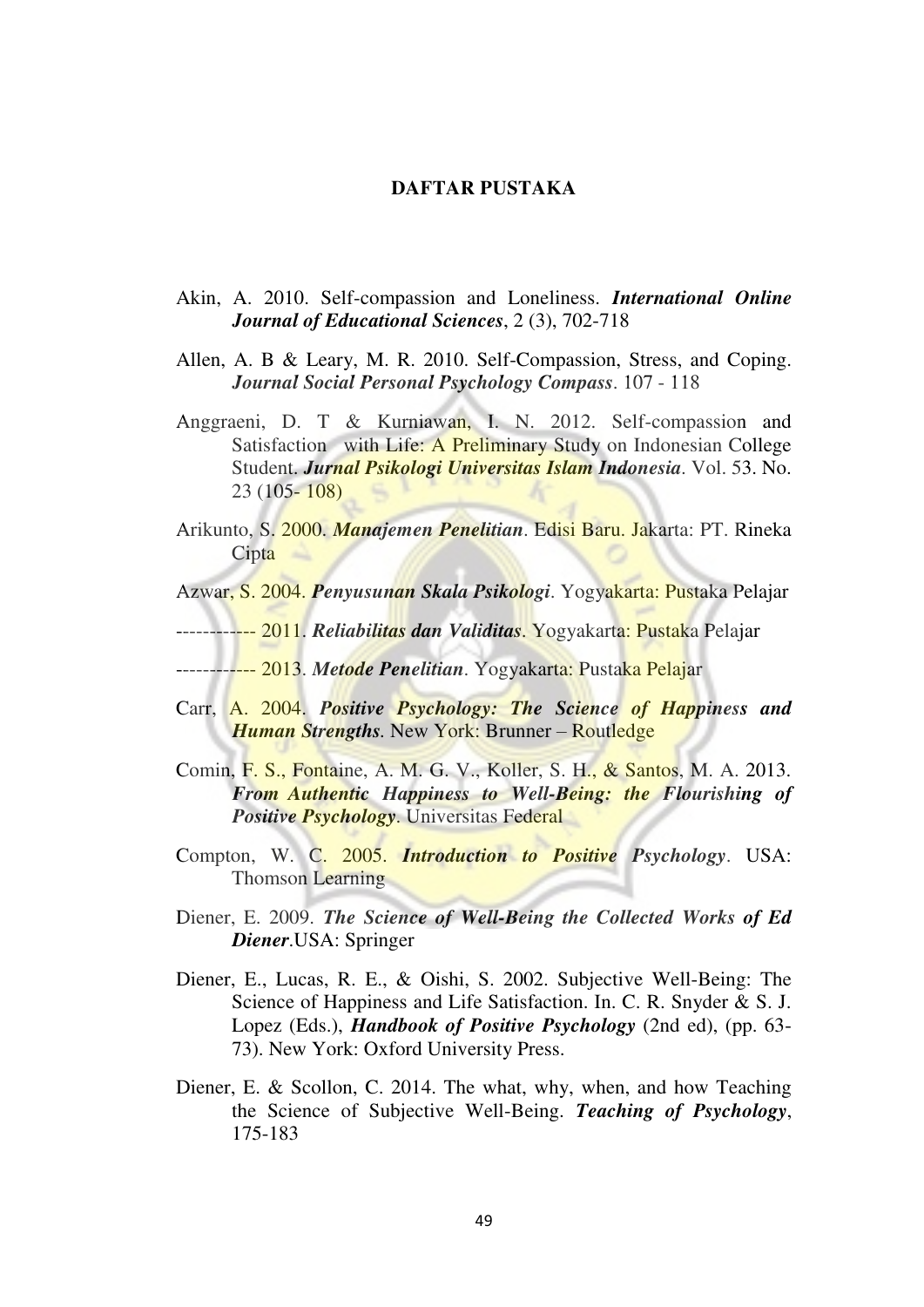- Dodge, R., Daly, A. P., Huyton, J., Sanders, L. D. 2012. The Challenge of Defining Well-Being. *International Journal of Wellbeing* 2 (3), 222 – 235
- Eid, M., & Larsen, R. J. 2008. *The Science of Subjective Well-Being*. New York: Guilford Press
- Gabriella, M. 2014. Studi Deskriptif Mengenai Self-Compassion Pada Pendeta di Gereja "X" Kota Bandung. *Skripsi*. Bandung: Fakultas Psikologi Universitas Kristen Maranatha (tidak diterbitkan).
- Gereja Beth-el Tabernakel. 2015. *Anggaran Dasar dan Anggaran Rumah Tangga*. Semarang: Gereja Beth-el Tabernakel
- Hadi, S. 2002. *Metodologi Research. Jilid 2*. Yogyakarta: ANDI
- Halim, A. R. 2015. Pengaruh Self-compassion terhadap Subjective Well- Being pada Mahasiswa Asal Luar Jawa Tahun Pertama Universitas Negeri Semarang. *Skripsi*. Semarang: Fakultas Psikologi Universitas Negeri Semarang (tidak diterbitkan)
- Hefferon, K., & Boniwell, I. 2011. *Positive Psychology Theory, Reasearch and Applications*. New York: McGraw Hill
- Keyes, C. L. M., Shmotkin, D., Ryff, C. D., Shmotkin, D. 2002. *Optimizing Well-Being: The Empirical Encounter of Two Traditions. Journal of Psychology and Social Psychology*. Vol. 82. No. 6. 1007-1022
- King, L. Barnard. Curry, J. F. 2011. *Self-compassion: Conceptualizations, Correlates, & Interventions*. Duke University: Review of General Psychology. Vol. 15, No. 4, 289-303
- Larassati, B. N. 2013. Kebermaknaan Hidup pada Usia Dewasa Madya Menghadapi Pengisian Sarang Kosong (The Meaning of Life of Middle Age Adult Face Empty Nest Filling). *Jurnal Psikologi Pendidikan dan Perkembangan*. Vol. 2. No. 03
- Latipun. 2002. *Psikologi Eksperimen*. Malang: UMM Press
- Linley, P. A. & Joshep, S. 2004. *Positive Psychology in Practice*. New Jersey: John Wiley & Sons. Inc
- Neff, K. D. 2003. Self-compassion: An Alternative Conceptualizations of a Healthy Attitude Toward Oneself. *Self and Identity Journal*. 2: 85- 101